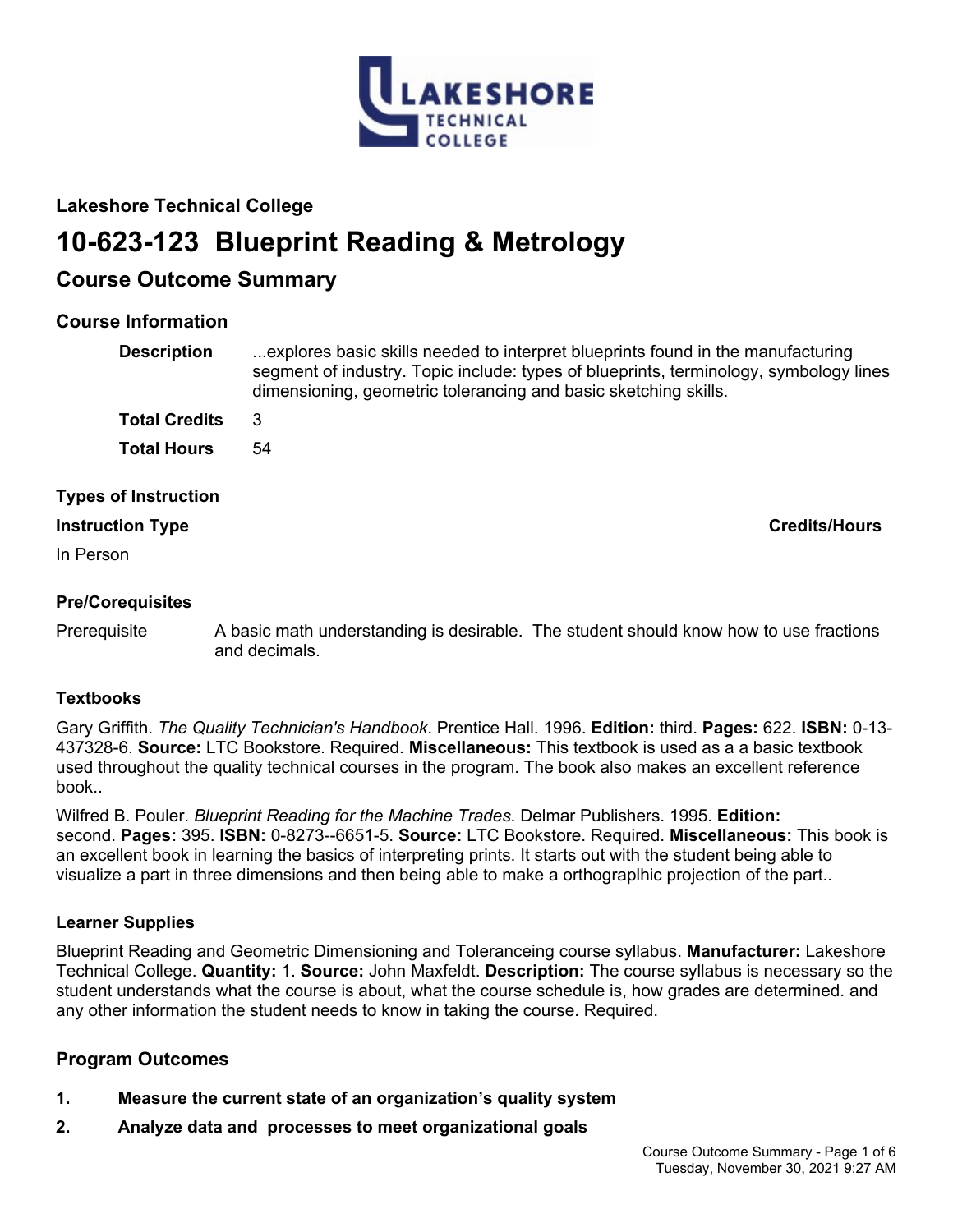# **Course Competencies**

# **1. Explain what a blueprint is.**

#### **Assessment Strategies**

1.1. in a classroom setting

**Criteria**

#### *Criteria - Performance will be satisfactory when:*

- 1.1. learner correctly explains why drawings are so important to production planning.
- 1.2. learner correctly describes the importance of industrial prints to manufacturing companies.
- 1.3. learner correctly explains how different departments within a company use industrial prints
- 1.4. learner correctly lists the type of information displayed on industrial prints.

**Learning Objectives**

1.a. Describes what a blueprint is.

# **2. Explain the process of part concept to print stage.**

### **Assessment Strategies**

2.1. in a classroom setting

**Criteria**

#### *Criteria - Performance will be satisfactory when:*

- 2.1. learner correctly explains the concept of idea to print
- 2.2. learner correctly identifies a blueprint from a print
- 2.3. learner correctly lists the four basic types of information provided on prints.

### **Learning Objectives**

2.a. Describe the concept of idea to blueprints.

# **3. Describe what othographic projection is.**

#### **Assessment Strategies**

3.1. in a classroom setting

**Criteria**

#### *Criteria - Performance will be satisfactory when:*

- 3.1. learner correctly explains the importance of obtaining a mental image of the object from the print
- 3.2. learner correctly explains what an orthographic projection is
- 3.3. learner correctly identifies the viewing angles for front, top, and side views.<br>3.4. learner correctly explains how the draftsperson selects views
- learner correctly explains how the draftsperson selects views
- 3.5. learner correctly details the relationships among surfaces, lines, and object lines .
- 3.6. learner correctly identifies the dimensions shown on the front, top, and side views.
- 3.7. learner correctly identifies what incline plans look like in orthographic projection

#### **Learning Objectives**

- 3.a. Explains what an othographic projection is.<br>3.b. Explains the importance of orthographic pro
- Explains the importance of orthographic projection to visualizing the end product.

#### **4. Discuss the importance of pictorial sketching in interpreting blueprints.**

# **Assessment Strategies**

4.1. in a classroom setting

**Criteria**

#### *Criteria - Performance will be satisfactory when:*

- 4.1. learner correctly describes what a pictorial sketch is
- 4.2. learner correctly identifies the difference between a isometric and pictorial sketch
- 4.3. learner correctly explains how pictorial sketching can help in the visualization of an object
- 4.4. learner correctly identifies the most common type of pictorial sketch
- 4.5. learner correctly outlines the steps used in isometric sketching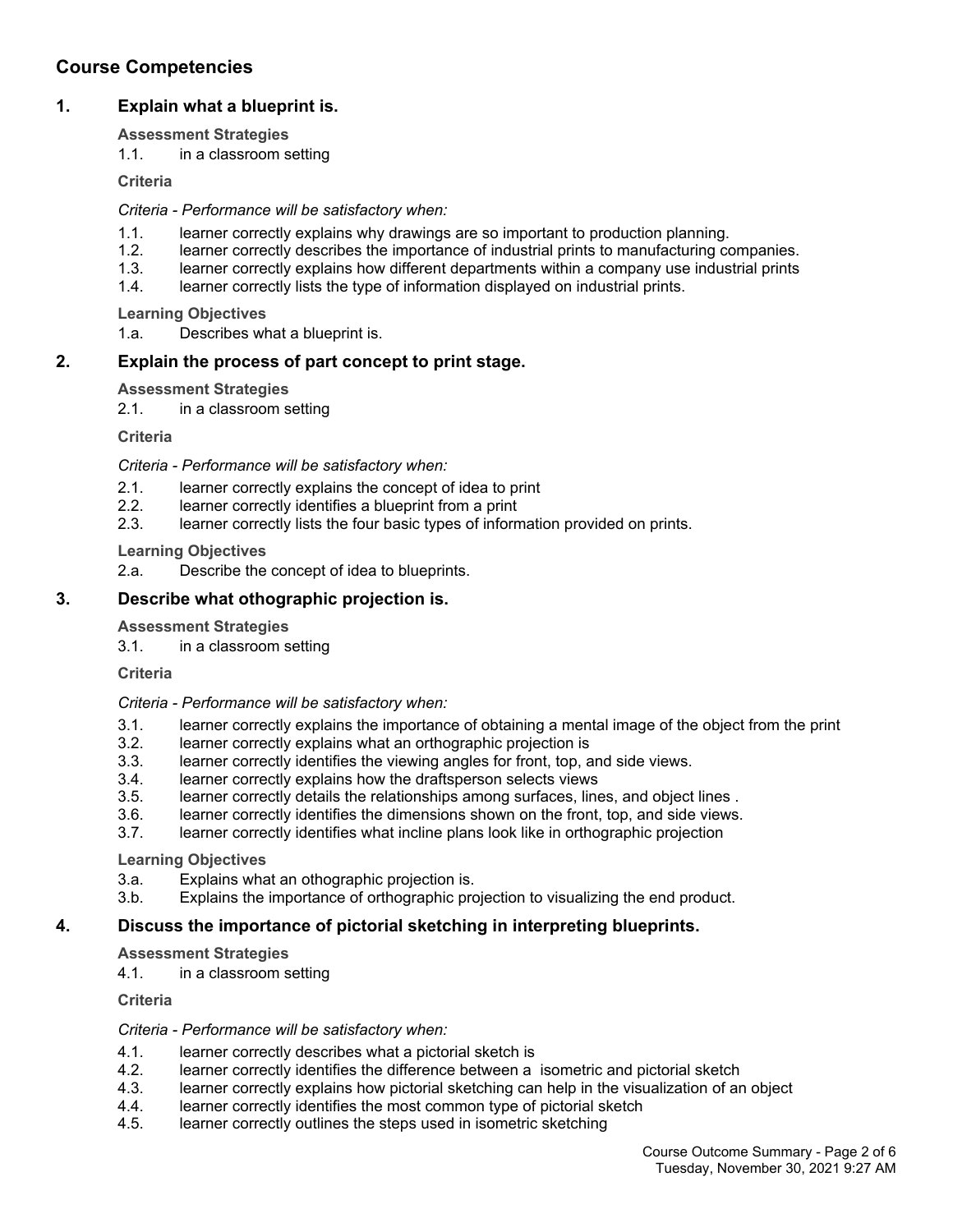- 4.6. learner correctly sketches isometric circles
- 4.7. learner correctly outlines the steps used in oblique sketching
- 4.8. learner correctly sketches oblique circles

#### **Learning Objectives**

4.a. Develop a pictorial sketch given a part.

#### **5. Explain the importance of positions of views on a blueprint.**

#### **Assessment Strategies**

5.1. in a classroom setting

#### **Criteria**

#### *Criteria - Performance will be satisfactory when:*

- 5.1. learner correctly explains the arrangement of views in a orthographic projection
- 5.2. learner correctly identifies the six views of a orthographic projection
- 5.3. learner correctly lists the guidelines in selecting a front view for a print
- 5.4. learner correctly identifies views in a print that are necessary
- 5.5. learner correctly identifies view in a print that are not necessary
- 5.6. learner correctly explains the importance of the relative positions of views on an industrial print
- 5.7. learner correctly discusses why certain views are selected for a drawing.
- 5.8. learner correctly explains why the draftsperson selects the top view or the bottom view
- 5.9. learner correctly explains why the draftsperson selects the right side view or the left side view

#### **Learning Objectives**

5.a. Identify the correct view location on a print.

#### **6. Differentiate the different type of lines used on a blueprint.**

#### **Assessment Strategies**

6.1. in a classroom setting

#### **Criteria**

#### *Criteria - Performance will be satisfactory when:*

- 6.1. learner correctly identifies the different type of drafting lines used on a print
- 6.2. learner correctly explains what each type of line on a print represents
- 6.3. learner correctly explains how each type of line is used on a print
- 6.4. learner correctly lists the basic steps followed by a draftsperson n making a drawing
- 6.5. learner correctly identifies auxiliary lines used on prints

#### **Learning Objectives**

6.a. Identify lines used on a print.

#### **7. Describe what is a title block.**

#### **Assessment Strategies**

7.1. in a classroom setting

#### **Criteria**

#### *Criteria - Performance will be satisfactory when:*

- 7.1. learner correctly identifies what information is found in a title block
- 7.2. learner correctly discusses the importance of maintaining uniform print sizes
- 7.3. learner correctly lists the standard print sizes
- 7.4. learner correctly identifies the standard locations for auxiliary print information<br>7.5. learner correctly explains the purpose of each type of title block
- learner correctly explains the purpose of each type of title block
- 7.6. learner correctly identifies what a revision change block is
- 7.7. learner correctly explains where the revision change block is normally located
- 7.8. learner correctly explains what a print distribution block is
- 7.9. learner correctly explains where a print distribution block is normally located
- 7.10. learner correctly explains what zoning is on a print
- 7.11. learner correctly explains where microfilm alignment arrowheads are located on a print

#### **Learning Objectives**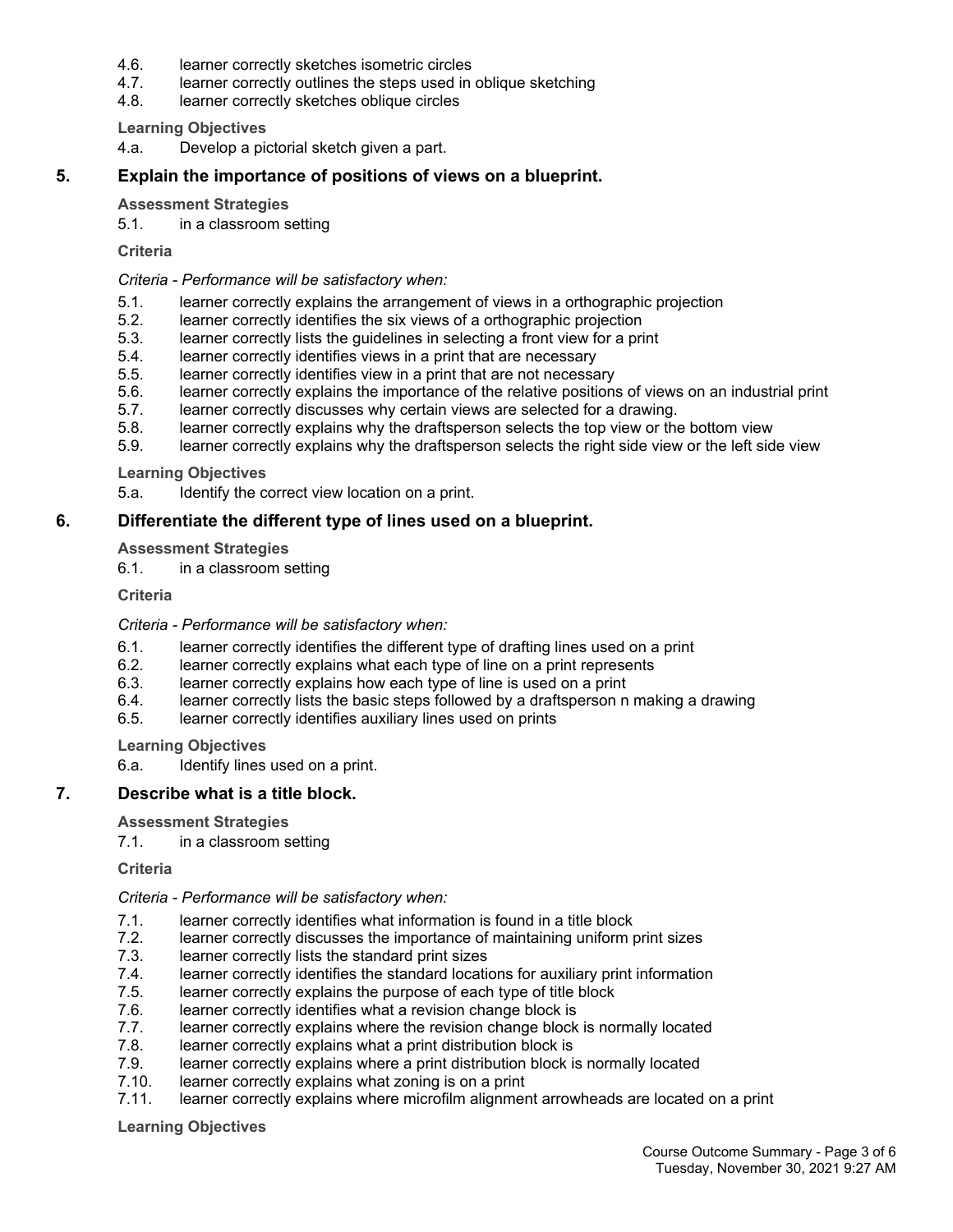7.a. Elaborate what information can be found in a title block.

# **8. Explain how dimensions are placed on a blueprint.**

# **Assessment Strategies**

8.1. in a classroom setting

# **Criteria**

# *Criteria - Performance will be satisfactory when:*

- 8.1. learner correctly explains the difference between size and location dimensions
- 8.2. learner correctly lists the rules of finding the size and location dimensions
- 8.3. learner correctly explains how to find the object and feature dimensions 8.4. learner correctly describes the types of dimensioning systems commonly
- learner correctly describes the types of dimensioning systems commonly used on industrial prints
- 8.5. learner correctly describes the ways of displaying fractional, decimal, and angular dimensions
- 8.6. learner correctly identifies the four basic type of drawing dimensioning<br>8.7. learner correctly details how tolerance accumulation affects a print
- learner correctly details how tolerance accumulation affects a print
- 8.8. learner correctly explains what baseline dimensioning is
- 8.9. learner correctly describes what direct dimensioning is

# **Learning Objectives**

8.a. Elaborate on how dimensions are placed on a print.

# **9. Explain how tolerances and surface finishes are identified on a print**

# **Assessment Strategies**

9.1. in a classroom setting

#### **Criteria**

#### *Criteria - Performance will be satisfactory when:*

- 9.1. learner correctly describes what dimension tolerances are<br>9.2. learner correctly explains the purpose of tolerance dimens
- learner correctly explains the purpose of tolerance dimensions
- 9.3. learner correctly describes the techniques of displaying tolerance dimensions
- 9.4. learner correctly describes what surface finish is
- 9.5. learner correctly describes what the techniques of displaying surface on a print are
- 9.6. learner correctly identifies the notations placed on surface finish symbols

#### **Learning Objectives**

- 9.a. describe how dimensional tolerances are placed on a print
- 9.b. describe how surface finishes are identified on a print

# **10. Discuss what supplementary information can be found on a print.**

#### **Assessment Strategies**

10.1. in a classroom setting

**Criteria**

#### *Criteria - Performance will be satisfactory when:*

- 10.1. learner correctly lists what supplementary information can be found on a print
- 10.2. learner correctly discusses the scaling of drawings<br>10.3. learner correctly discusses the common machining
- 10.3. learner correctly discusses the common machining notations found on a print 10.4. learner correctly explains the classification of fits and how fit dimensions are d
- 10.4. learner correctly explains the classification of fits and how fit dimensions are determined
- 10.5. learner correctly describes the purpose and types of engineering specifications
- 10.6. learner correctly differentiates between fillets and rounds
- 10.7. learner correctly explains what a counterbore, countersink and spot faced holes are
- 10.8. learner correctly explains what a chamfer is
- 10.9. learner correctly identifies new machining symbols

#### **Learning Objectives**

10.a. Identify what supplemental information can be found on a print.

# **11. Interpret thread designations as found on prints.**

#### **Assessment Strategies**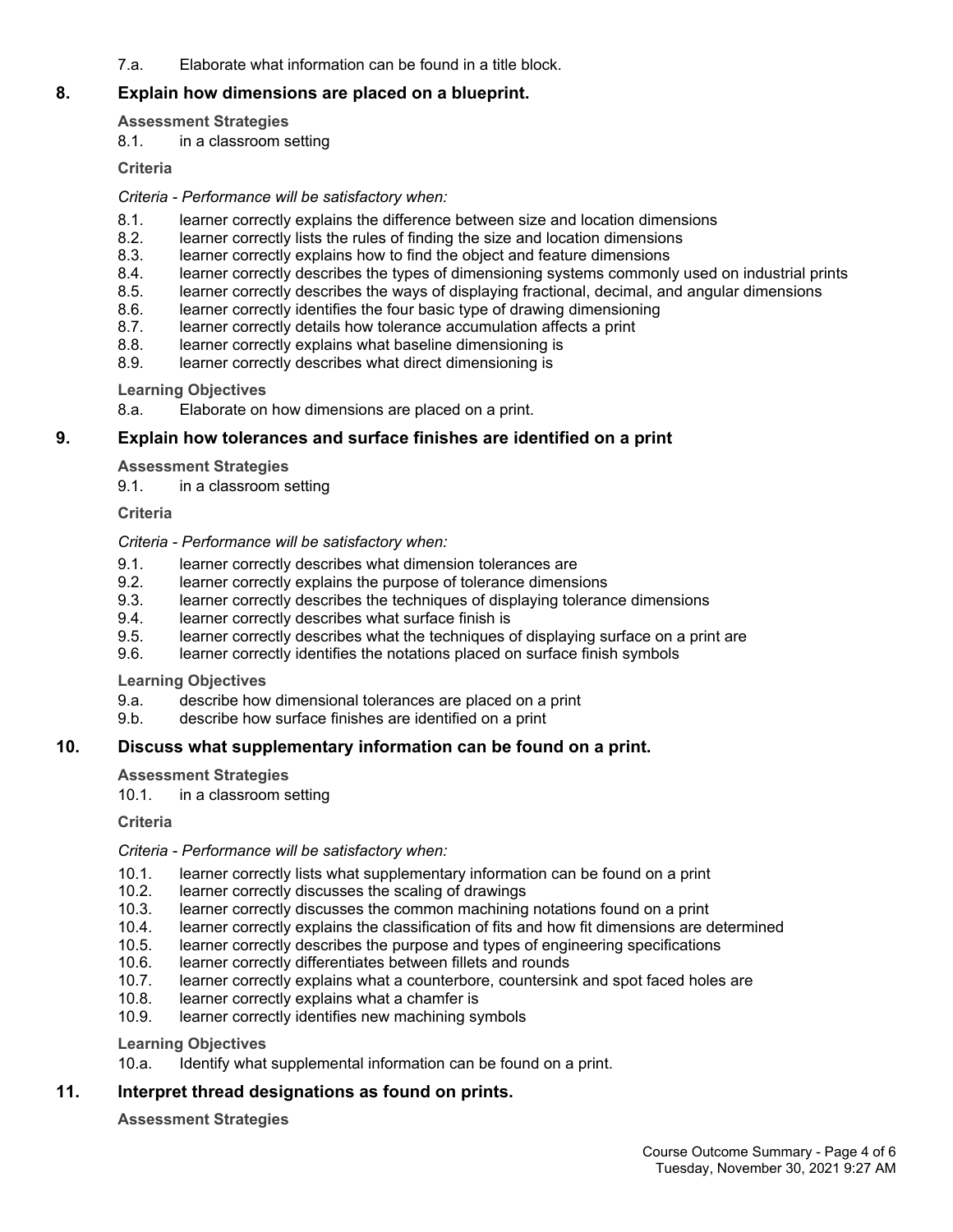#### 11.1. in a classroom setting

#### **Criteria**

#### *Criteria - Performance will be satisfactory when:*

- 11.1. learner correctly identifies common methods of representing threads on an industrial print
- 11.2. learner correctly differentiates bolt threads and pipe threads on prints
- 11.3. learner correctly explains the meaning of thread notations on a print
- 11.4. learner correctly describes the common thread forms
- 11.5. learner correctly describes the metric thread notations
- 11.6. learner correctly describes the different types of threaded fasteners
- 11.7. learner correctly describes the different types of nonthreaded fasteners

#### **Learning Objectives**

11.a. Identify what type of thread is found on a print, given a proper thread designation.

#### **12. Interpret gear and spline information as found on prints.**

#### **Assessment Strategies**

12.1. in a classroom setting

#### **Criteria**

#### *Criteria - Performance will be satisfactory when:*

- 12.1. learner correctly explains basic gear theory<br>12.2. learner correctly lists factors that determine
- learner correctly lists factors that determine which type of gear to use
- 12.3. learner correctly explains the meaning of common gear terms used on prints
- 12.4. learner correctly identifies required print gear data<br>12.5. learner correctly explains basic gear rack and splir
- learner correctly explains basic gear rack and spline theory
- 12.6. learner correctly describes how to calculate additional gear data from handbook tables

#### **Learning Objectives**

12.a. Correlate gear and spline information found on a print to an actual part.

### **13. Explain the importance of sectional views.**

#### **Assessment Strategies**

13.1. in a classroom setting

**Criteria**

#### *Criteria - Performance will be satisfactory when:*

- 13.1. learner correctly explains the purpose of sectional views
- 13.2. learner correctly explains the importance of the cutting plane location 13.3. learner correctly explains the viewing direction of section views
- learner correctly explains the viewing direction of section views
- 13.4. learner correctly explains the different types of section views

#### **Learning Objectives**

- 13.a. Indicate what a sectional view is on a print.
- 13.b. Characterize the importance of using sectional views on a print.

#### **14. Identify how different part materials are identified on prints.**

#### **Assessment Strategies**

14.1. in a classroom setting

#### **Criteria**

#### *Criteria - Performance will be satisfactory when:*

- 14.1. learner correctly identifies material representation on section views to the type of material depicted
- 14.2. learner correctly explains the factors involved in the selection of materials
- 14.3. learner correctly lists the basic types of materials used in industry
- 14.4. learner correctly describes the difference between iron and steel
- 14.5. learner correctly correctly describes the steel classification numbering system
- 14.6. learner correctly lists common types of nonferrous metals
- 14.7. learner correctly lists common types of plastics